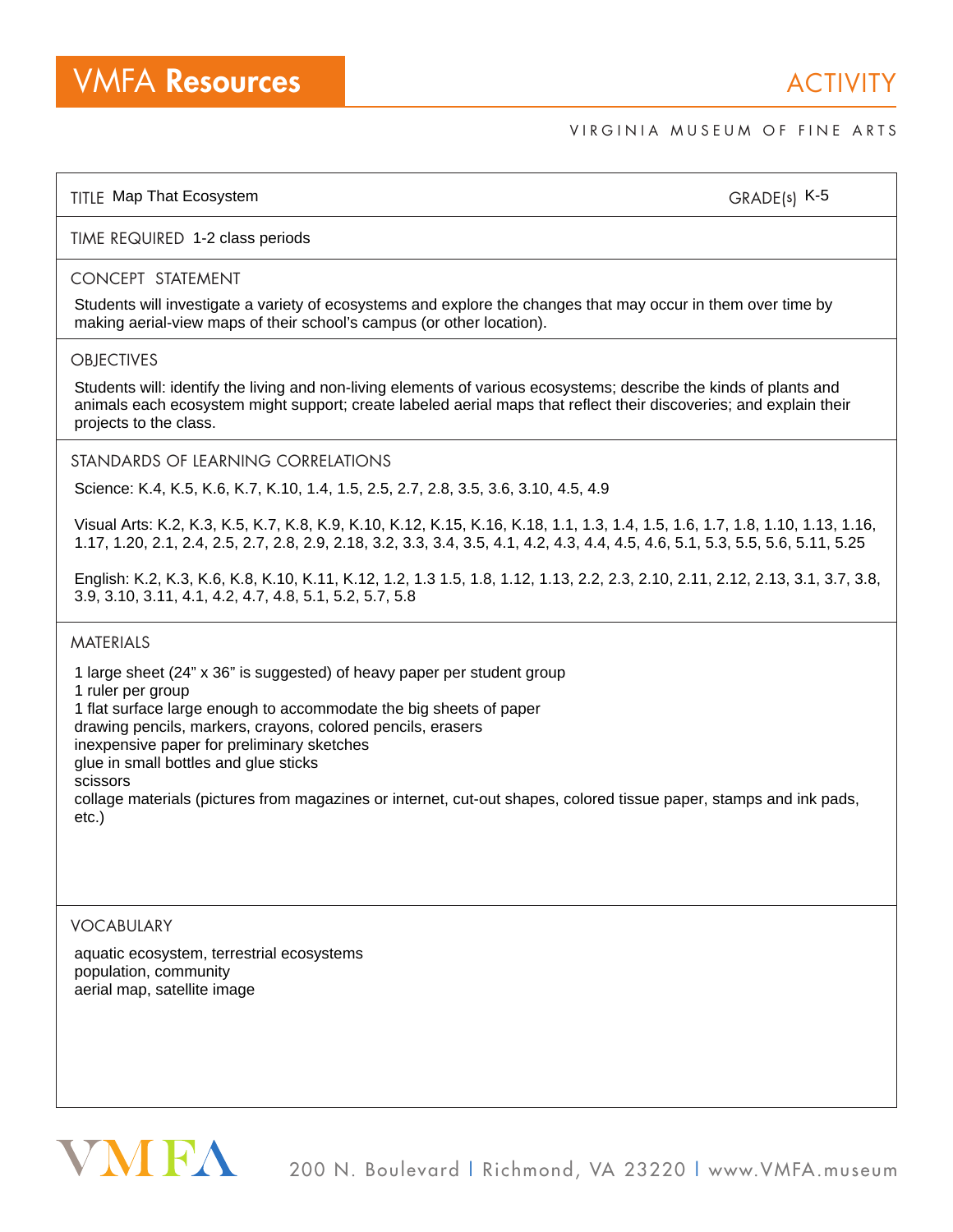## VIRGINIA MUSEUM OF FINE ARTS

#### OVERVIEW (List VMFA resources and other resources used)

Begin this activity by showing students the two works of art from the VMFA collection listed below. Adapt concepts and vocabulary to the appropriate grade level.

The first, Grey Day on the Charles, shows a freshwater aquatic ecosystem. Artist John Breck painted this picture of a peaceful river setting near Boston, Massachusetts, in 1894.

Grey Day on the Charles, 1894, by John Leslie Breck (American, 1860–1899) http://www.vmfa.state.va.us/Collections/American Art/Painting, Sculpture, and Works on Paper/Breck, John Lesli e\_90\_151.aspx

Ask students to name or describe the kinds of plants they notice in the painting (water lilies, reeds, bushes, trees). Ask them to name some of the animals that might live in the river (fish, frogs, eels). Continue with a class discussion relating to the following concepts and definitions:

An aquatic ecosystem is a water-related area and the plants and animals it supports. An aquatic ecosystem can contain either fresh water or salt water. This image is of a fresh water river.

A population is a group of organisms of the same kind that lives in the same place.

Ask students if they can think of populations that might live in this ecosystem (fish, insects, ducks, etc.). Continue by adding that a community is all of the populations that live together in the same place. Discuss the community that might live in this area.

End this part of the discussion by considering how water gets into the Charles River. Explain the concept of a watershed. Ask what might happen to the river over time.

Farm Scene in Winter, 1802, by William Williams (British, dates unknown), http://www.vmfa.state.va.us/Collections/European\_Art/Painting,\_Sculpture +\_Works\_on\_Paper/Williams,\_William\_85\_479\_2\_Farm\_Scene\_in\_Winter.aspx

The second picture, Farm Scene in Winter, by William Williams, shows a terrestrial ecosystem. Explain that this type of ecosystem contains a system of plants, animals, nutrients, and elements, and the interactions between them, that is found on the land.

Ask the students to name some of the populations that might live in this ecosystem (cows, pigs, chickens, dogs, rabbits, mice, humans, etc.). Next, ask them to describe the community interactions. Include discussion of what each population needs to survive.

Also ask them to think about the impact that humans have had on this ecosystem.

End the discussion by introducing the concept of an aerial map. Ask them to imagine what they might see if they could fly over this farm. This kind of map might include rivers, forests, meadows, trees, buildings, etc. Explain that satellites (machines placed in orbit around the earth that can collect information) can now take this kind of image anywhere in the world!

Here's a good elementary level reference for making topographical maps: http://www.ehow.com/print/how\_4926439\_draw-topographical-map.html